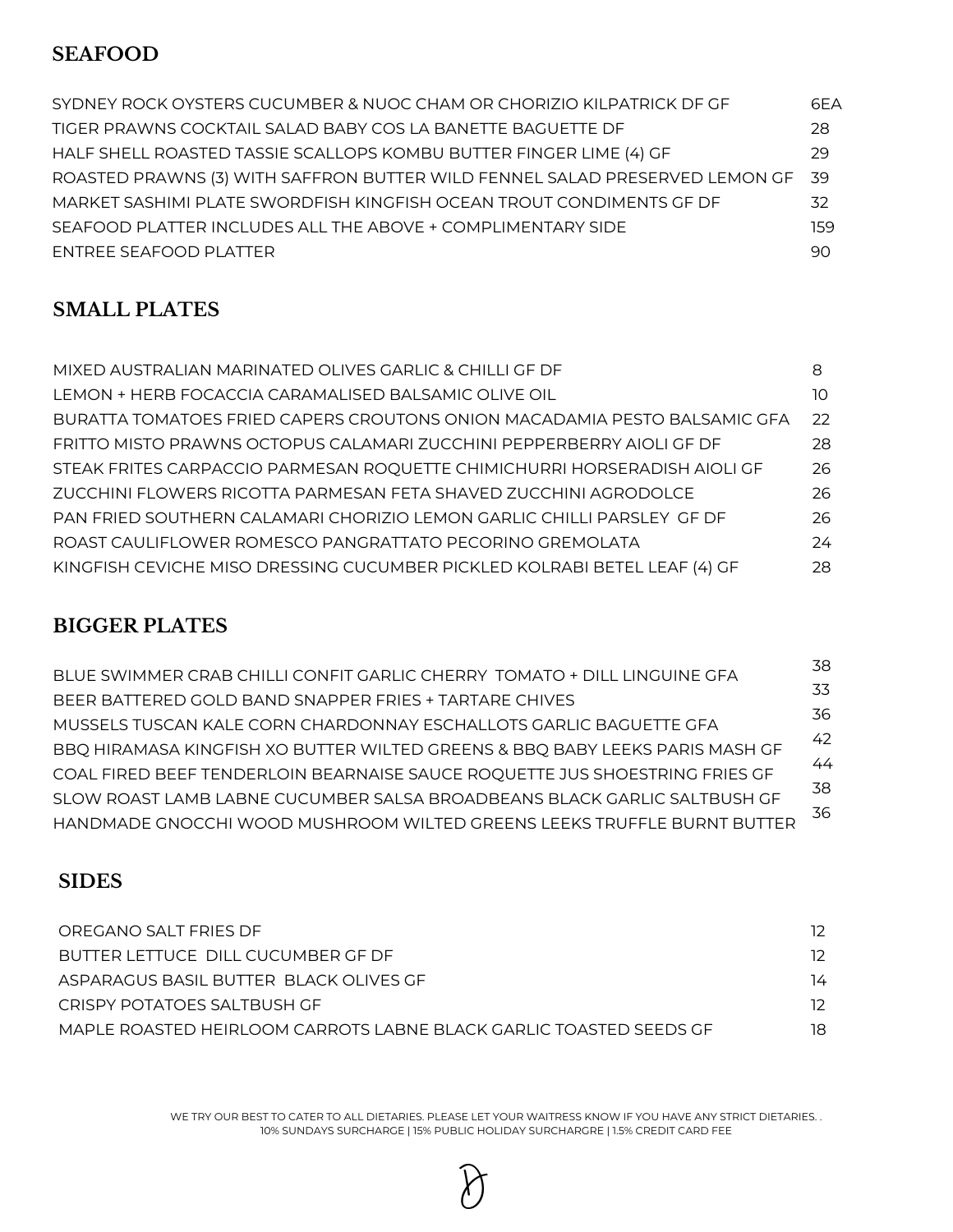#### **SOMETHING SWEET**

| CHOCOLATE MARQUISE RHASPBERRIES HONEYCOMB CREME FRIACHE | 18       |
|---------------------------------------------------------|----------|
| LIMONCELLO TIRAMISU LEMON CURD MERINGUE LEMON BALM      | 18       |
| VANILLA BEAN PANNACOTTA RHUBARB PISTACHIO PRALINE       | 18       |
|                                                         |          |
| CHEESE BOARD SERVED WITH MUSCATELS LOCAL HONEY          | 38 FOR 3 |
| LAVOSH & GRAPES                                         |          |
| MAFFRA CLOTHBOUND CHEDDER, VICTORIA                     | 18FA     |
| BRIE DE MEAUX, FRANCE                                   |          |
| LA LUNA GOATS CHEESE, WESTERN AUSTRALIA                 |          |
|                                                         |          |

#### **MAKE IT BOOZY**

| AFFOGATO WITH FRANGFLICO               | 18    |
|----------------------------------------|-------|
| SALTED CARAMEL ESPRESSO MARTINI        | 20    |
| TIM ADAMS BOTRYTIS RIESLING            | 16/80 |
| FROZEN LIMONCELLO SHOT                 | 1O.   |
| FRANGELICO SHOT                        | -12   |
| BROKENWOOD 2017 STICKY WICKET SEMILLON | ററ    |
|                                        |       |

### **COFFEE**

| LONG BLACK                                                   | 5    |
|--------------------------------------------------------------|------|
| FLAT WHITE                                                   | 5    |
| LATTE                                                        | 5    |
| CAPPUCCINO                                                   | 5    |
| PICCOLO                                                      | 5    |
| <b>MACCHIATO</b>                                             | 5    |
| <b>RISTRETTO</b>                                             | 5    |
| <b>ICED LATTE</b>                                            | 6    |
| <b>HOT CHOCOLATE</b>                                         | 5    |
| ADD SOY - OAT - ALMOND                                       | 0.50 |
| ORGANIC TEA - ENGLISH BREAKFAST - LEMONGRASS + GINGER - EARL |      |
| GREY - PEPPERMINT - GREEN                                    | 5.50 |

WE TRY OUR BEST TO CATER TO ALL DIETARIES. PLEASE LET YOUR WAITRESS KNOW IF YOU HAVE ANY STRICT DIETARIES. . 10% SUNDAYS SURCHARGE | 15% PUBLIC HOLIDAY SURCHARGRE | 1.5% CREDIT CARD FEE